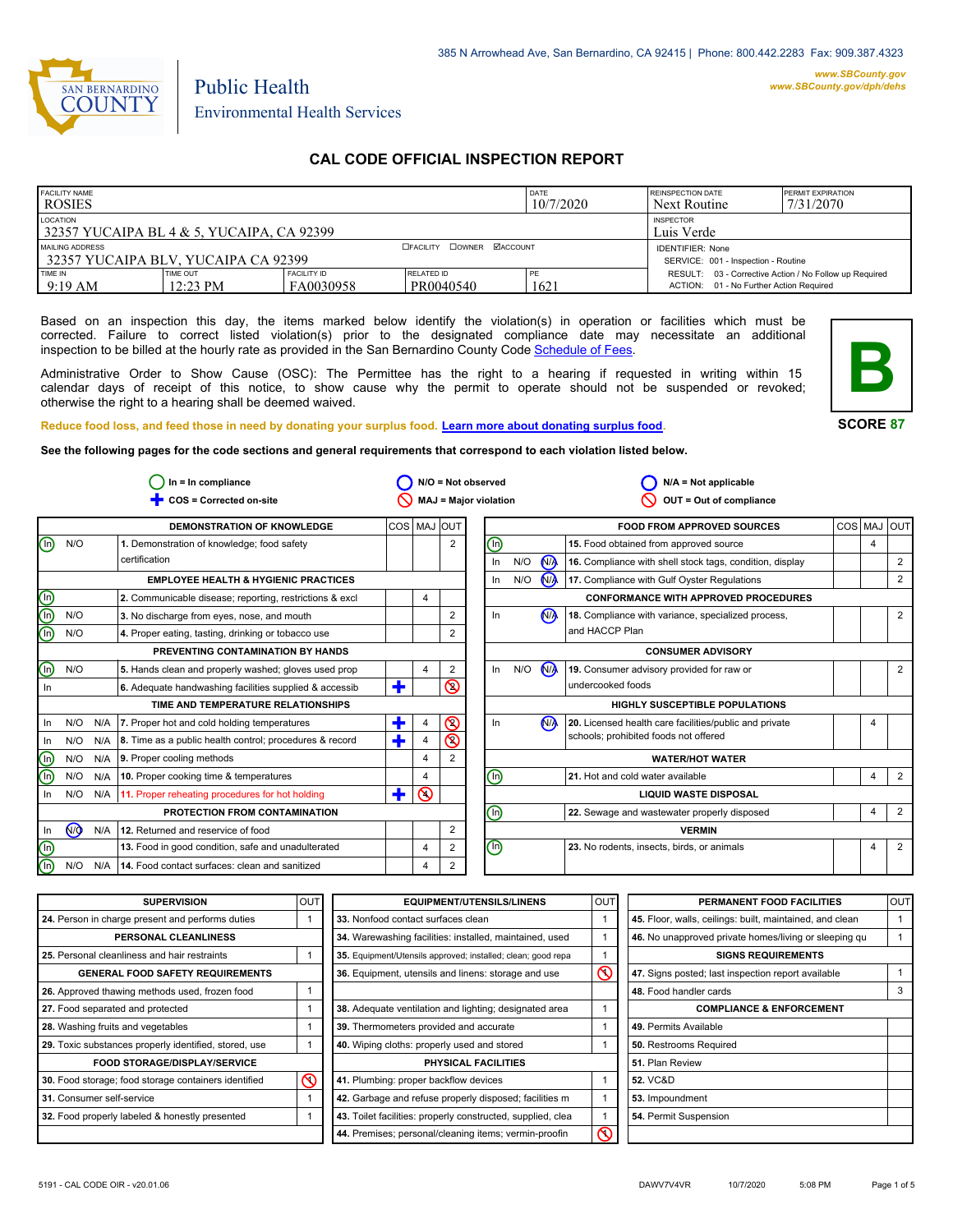

Environmental Health Services

Public Health

# **CAL CODE OFFICIAL INSPECTION REPORT**

| <b>FACILITY NAME</b><br><b>ROSIES</b>                                 | DATE<br>10/7/2020              |
|-----------------------------------------------------------------------|--------------------------------|
| LOCATION<br>32357 YUCAIPA BL 4<br>CA 92399<br>YUC.<br>™AIPA.<br>4 & 5 | <b>INSPECTOR</b><br>Luis Verde |
|                                                                       | -------                        |

# **11. PROPER REHEATING PROCEDURES FOR HOT HOLDING E MAJOR A MAJOR A**

**Complied on 10/7/2020 Violation Reference - HSC - 114014, 114016 POINTS 4**

**Compliance date not specified**

**Inspector Comments:** Observed one (1) container of shredded beef in hot holding unit measuring at 114F and two (2) containers of nacho cheese in hot holding unit measuring at 86F. Both items had been placed in unit within the last hour at time of inspection.

Ensure all PHF's are reheated to 165F for 15 seconds before hot holding at 135F.

Operator removed items from hot holding unit and reheated on stove to 165F before placing back in hot holding unit.

Corrected on site.

**Violation Description:** Any potentially hazardous foods cooked, cooled and subsequently reheated for hot holding or serving must be brought to an internal temperature of 165F for 15 seconds within 2 hours. (114014, 114016) PHF's reheated in a microwave to 165 F for 15 seconds must be rotated or stirred, covered, and allowed to stand covered for two minutes after reheating.

### **6. ADEQUATE HANDWASHING FACILITIES SUPPLIED & ACCESSIBLE**

**Compliance date not specified Complied on 10/7/2020 Violation Reference - POINTS 2 Inspector Comments:** Observed rear kitchen hand wash sink next to prep table to be obstructed by a large storage container of rice. Ensure all hand washing facilities are accessible, fully stocked, and unobstructed.

Note: Storage container was moved to a different location.

**Violation Description:** Handwashing soap and towels or drying device shall be provided in dispensers; dispensers shall be maintained in good repair. (113953.2) Adequate facilities shall be provided for hand washing. (113953, 113953.1, 114067(f)). Handwashing sink is not separated from a warewashing sink by a 6 inch high metal splashguard or 24 inch separation. (113953) Handwashing sinks shall not be obstructed, inaccessible, used improperly or kept unclean. (113953.1)

## **7. PROPER HOT AND COLD HOLDING TEMPERATURES**

**Compliance date not specified Complied on 10/7/2020 Violation Reference - HSC - 113996, 113998, 114037 POINTS 2**

**Inspector Comments:** Observed the following food items to be found out of the safe temperature cold holding zone in the front kitchen cold holding unit. Operator stated below food items were prepared at approximately 7:00 AM.

- One (1) container of Chili Rellenos measuring at 52.4F.
- One (1) container of sliced tomatoes measuring at 46F
- One (1) container of shredded beef measuring at 46F
- One (1) container of pre-cooked breakfast sausage measuring at 47F
- One (1) container of pre-cooked bacon measuring at 46F
- One (1) container of chorizo measuring at 47F
- One (1) container of sour cream measuring at 45F
- One (1) container of shredded cheese measuring at 46F

Ensure all potentially hazardous foods (PHF) used for cold holding are held at or below 41F.

Operator removed Chili Rellenos from cold holding unit and placed in walk in fridge to properly cool to 41F before the end of 4 hour time period.

Note: Observed ambient fridge temperature measured 40F in the bottom two door reach-in portion of the unit.

**Violation Description:** Potentially hazardous foods shall be held at or below 41F or at or above 135F. (113996, 113998, 114037, 114343(a))

**More Information: [http://www.sbcounty.gov/uploads/dph/dehs/Depts/EnvironmentalHealth/FormsPublications/Food\\_Danger\\_Zone.pdf](http://www.sbcounty.gov/uploads/dph/dehs/Depts/EnvironmentalHealth/FormsPublications/Food_Danger_Zone.pdf)**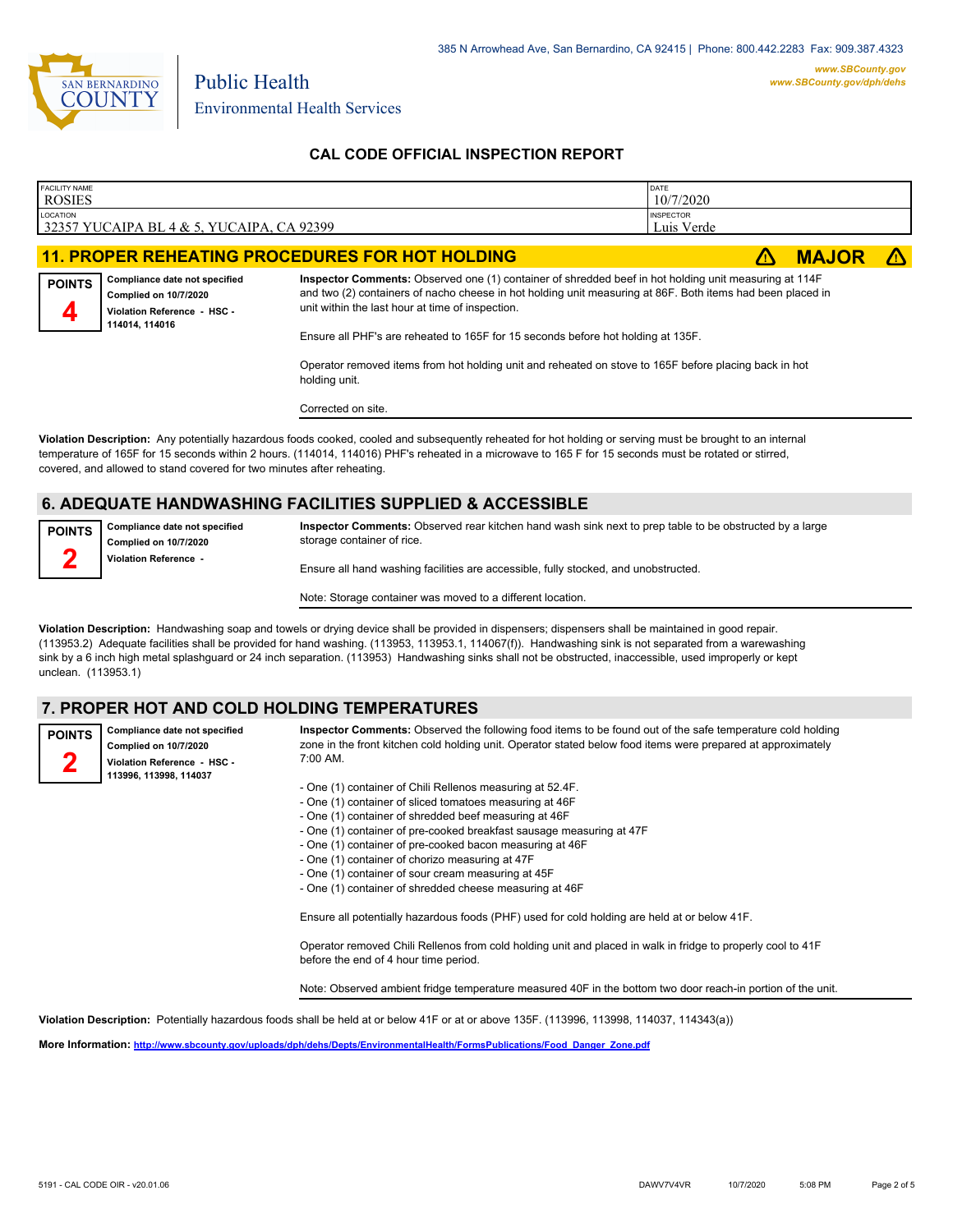

Environmental Health Services

Public Health

## **CAL CODE OFFICIAL INSPECTION REPORT**

| <b>FACILITY NAME</b>                                        | DATE                              |
|-------------------------------------------------------------|-----------------------------------|
| <b>ROSIES</b>                                               | 10/7/2020                         |
| LOCATION<br>32357 YUCAIPA BL 4 & 5,<br>CA 92399<br>YUCAIPA, | <b>INSPECTOR</b><br>Verde<br>Luis |

### **8. TIME AS A PUBLIC HEALTH CONTROL; PROCEDURES & RECORDS**

| <b>POINTS</b> | Compliance date not specified |  |  |  |
|---------------|-------------------------------|--|--|--|
|               | <b>Complied on 10/7/2020</b>  |  |  |  |
|               | Violation Reference - HSC -   |  |  |  |
|               | 114000                        |  |  |  |

- **Inspector Comments:** Observed the following items using Time as a public health control (TPHC) with no labels or markings:
	- One (1) tray of hash browns measuring at 120F made at approximately 8am.
	- One (1) large pot of Chili Verde measuring at 155F made at approximately 8am.
	- One (1) container of red salsa measuring at 138F made at approximately 8am.
	- One (1) container of green salsa measuring at 138F made at approximately 8am.
	- One (1) container of cooked refried beans at 160F made at approximately 8am.

Operator stated the above food items were intended to be used without any means of temperature control.

Ensure all PHF's using TPHC are properly marked and labeled with a starting time from when the item was removed from temperature control. Maintain written procedures and records for all PHF's using TPHC.

Listed items where out of temperature for less than 4 hours. Operator labeled all items for TPHC with the knowledge to discard the listed items once they reach the end of their 4 hour period.

**Violation Description:** When time only, rather than time and temperature, is used as a public health control; food must be marked or otherwise identified as to what time the food was removed from temperature control. (114000) Food items shall not exceed the time marked. (114000)

### **30. FOOD STORAGE; FOOD STORAGE CONTAINERS IDENTIFIED**

**Compliance date not specified Not In Compliance Violation Reference - HSC - 114047, 114049, 114051 POINTS 1 Inspector Comments:** Observed one (1) metal container of raw meat on the floor in the walk in refrigerator. Container was properly sealed. Walk in refrigerator was observed to be clean and maintained. Ensure all food is stored at least 6 inches off the ground as to prevent contamination.

Operator removed container from floor and placed it in approved area.

Corrected on site.

**Violation Description:** Food shall be stored in approved containers and labeled as to contents. Food shall be stored at least 6" above the floor on approved shelving in an approved location to prevent possible contamination. (114047, 114049, 114051, 114053, 114055, 114067(h), 14069 (b))

### **36. EQUIPMENT, UTENSILS AND LINENS: STORAGE AND USE**

| <b>POINTS</b> | Compliance date not specified<br><b>Not In Compliance</b> | Inspector Comments: 1.) Observed ice scoopers in front house ice machine and rear kitchen ice machine to<br>be in direct contact with a non-food contact surface. |
|---------------|-----------------------------------------------------------|-------------------------------------------------------------------------------------------------------------------------------------------------------------------|
|               | Violation Reference - HSC -<br>114074, 114081, 114119     | Ensure ice scoopers are properly stored in a an approved container as to prevent contamination.                                                                   |
|               |                                                           | 2.) Observed multiple metal scoopers throughout the facility with handles touching food surfaces.                                                                 |
|               |                                                           | Ensure all utensils are stored and presented as to allow for only contact with the handle when they are to be<br><b>heell</b>                                     |

3.) Observed tanks of CO2 in back storage area to be unchained.

Ensure all filled CO2 tanks are properly chained and secured.

**Violation Description:** All clean and soiled linen shall be properly stored; non-food items shall be stored and displayed separate from food and food-contact surfaces. (114185.3 - 114185.4)Utensils and equipment shall be handled and stored so as to be protected from contamination. (114074 - 114075, 114081, 114119, 114121, 114161, 114178, 114179, 114083, 114185, 114185.2, 114185.5) Pressurized cylinders must be securely fastened to a rigid structure. (114172)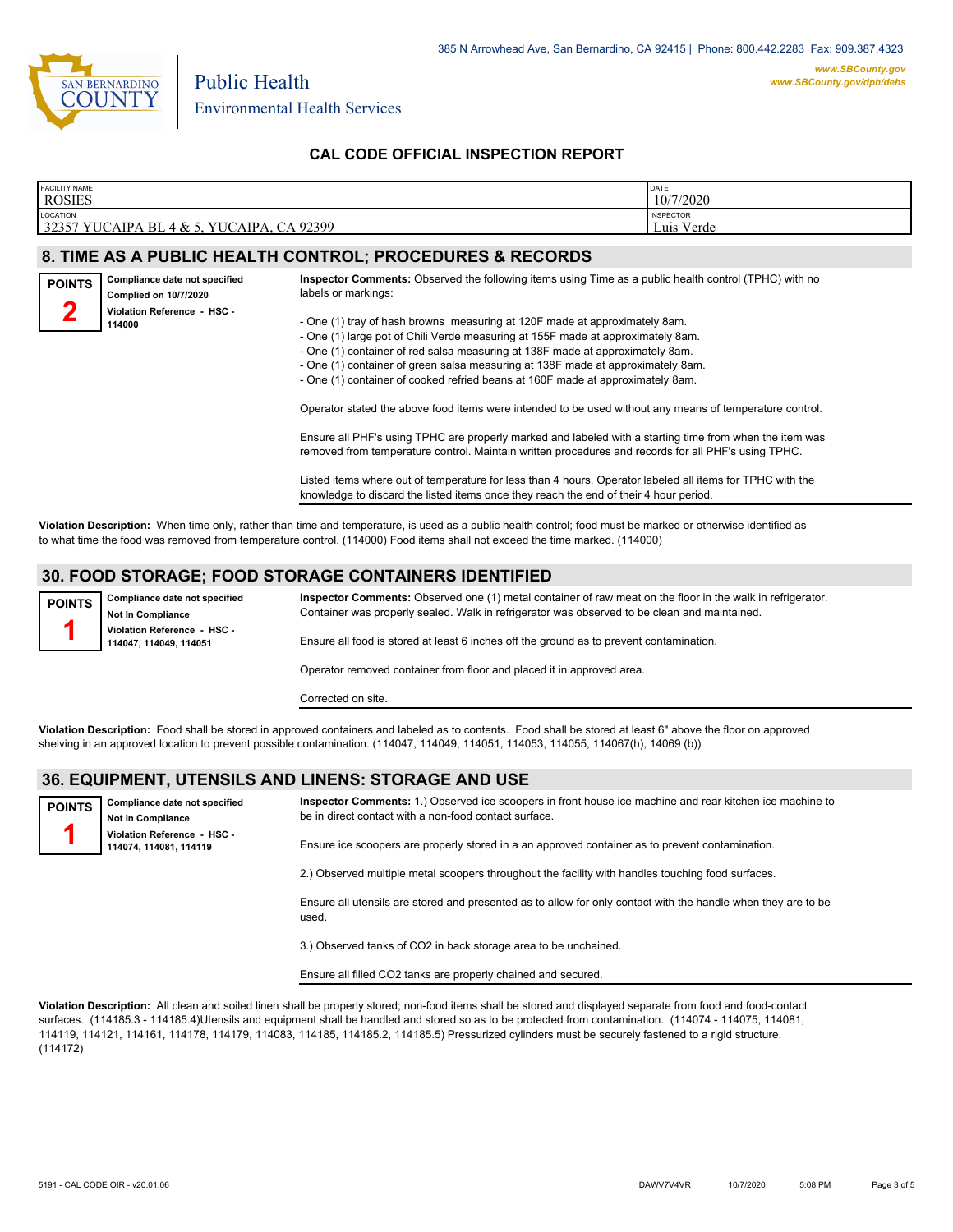

### **CAL CODE OFFICIAL INSPECTION REPORT**

| <b>FACILITY NAME</b>                                          | DATE             |  |  |
|---------------------------------------------------------------|------------------|--|--|
| <b>ROSIES</b>                                                 | 10/7/2020        |  |  |
| LOCATION                                                      | <b>INSPECTOR</b> |  |  |
| 32357 YUCAIPA BL 4 & 5, YUCAIPA, CA 92399                     | Luis Verde       |  |  |
| <b>44 BREMICEC, BERCOMALICI EAMING ITEMS, VERMIN BROOFING</b> |                  |  |  |

#### **44. PREMISES; PERSONAL/CLEANING ITEMS; VERMIN-PROOFING**

| <b>POINTS</b> | Compliance date not specified                                                 | Inspector Comments: 1.) Observed two (2) mops in mop sink with wet mop heads leaning against wall.        |
|---------------|-------------------------------------------------------------------------------|-----------------------------------------------------------------------------------------------------------|
|               | <b>Not In Compliance</b><br>Violation Reference - HSC -<br>114067 (i), 114123 | Ensure all mops are stored and secured as to let them properly air-dry.                                   |
|               |                                                                               | 2.) Observed personal keys and cell phones being stored on dry food storage rack next to walk in freezer. |

Ensure all personal items are stored in a designated area properly labeled for personal item storage only.

**Violation Description:** The premises of each food facility shall be kept clean and free of litter and rubbish; all clean and soiled linen shall be properly stored; non-food items shall be stored and displayed separate from food and food-contact surfaces; the facility shall be kept vermin proof. (114067 (j), 114123, 114143 (a) & (b), 114256, 114256.1, 114256.2, 114256.4, 114257, 114257.1, 114259, 114259.2, 114259.3, 114279, 114281, 114282) Food preparation sinks, handwashing sinks and warewashing equipment shall not be used for the cleaning of maintenance tools, the holding of maintenance materials, or the disposal of liquid wastes. (114123) Open-air barbecue and/or outdoor wood burning oven must operate on the same premises, in conjunction with a permanent food facility and not in an area that may pose as a fire hazard. (114143(a) (b)) Janitorial sink or approved curbed cleaning facility (exemption for restricted food service facilities Section 114279 (b)) shall be provided. (114279(a)) First aid supplies must have a legible manufacturer's label and stored in a kit or container that is located to prevent contamination. (114256.4) Insect electrocution devices are not allowed in food or utensil handling areas. (114259.3)

### **CV. COVID-19 OBSERVATIONS**

**Compliance date not specified Not In Compliance Violation Reference - SBC Policy - No Reference Number Specified POINTS 0**

**Inspector Comments:** Observed the following:

- Social distancing and Face mask requirement signs
- Social distancing markers
- All employees and customers wearing masks
- Hand sanitizer provided
- No site protection plan available
- No employee health screenings

**Violation Description:** Observations regarding COVID-19 associated changes to practices are recorded here.

### **IMPORTANT: Risk Based Inspection Frequency**

Food facilities that pose a higher risk level for causing foodborne illness will be subject to an additional inspection, to be billed at the hourly rate as provided in the San Bernardino Count[y Code Schedule of Fees. Facilitie](http://www.amlegal.com/nxt/gateway.dll/California/sanbernardinocounty_ca/title1governmentandadministration/division6countyfees/chapter2scheduleoffees?f=templates$fn=default.htm$3.0$vid=amlegal:sanbernardinocounty_ca$anc=JD_16.0213B)s that received one or more of the following will be elevated to a high risk tier:

- A score letter of "C" or lower on one of the last two graded inspections,
- A score letter of "B" on two of the last three graded inspections,
- Repeated "four (4) point violation Risk Factor" (critical violation codes 1-23) on the last two inspections, or
- · Four (4) or more critical violations (codes 1-23) noted during an inspection, or
- A permit suspension (closure) on your last graded inspection.

### **Food Establishment Donor Survey**

Will you please take a few moments of your time to co[mplete our Food Establishment Donor Survey?](https://survey123.arcgis.com/share/626bb0fb21674c82832b0c0d557c5e80?field:faid=FA0030958&field:facility_name=ROSIES¢er=,&field:phone=9099919037) The purpose of this survey is to learn about current food recovery and food waste reduction efforts and struggles throughout San Bernardino County.

The feedback from the survey will help us identify barriers and opportunities, and connect you with nearby charitable feeding organizations so you can donate your surplus food. Once you complete the survey, you can view your entry and connect with other donor food establishments and charitable feeding organizations in the fol[lowing Live Web Map.](https://arcg.is/WvjGb)

### **Overall Inspection Comments**

Placed letter B grade card. Do not remove, relocate or destroy.

Provided PEP talk, Cooling sheet, managerial control, TPHC sheet, top 5 CDC risk factors, cooking temperature sheet, re-score form, hot and cold holding stickers, manual warewashing sticker, and handwashing stickers. Covidcompliance business oartnership handout was provided.